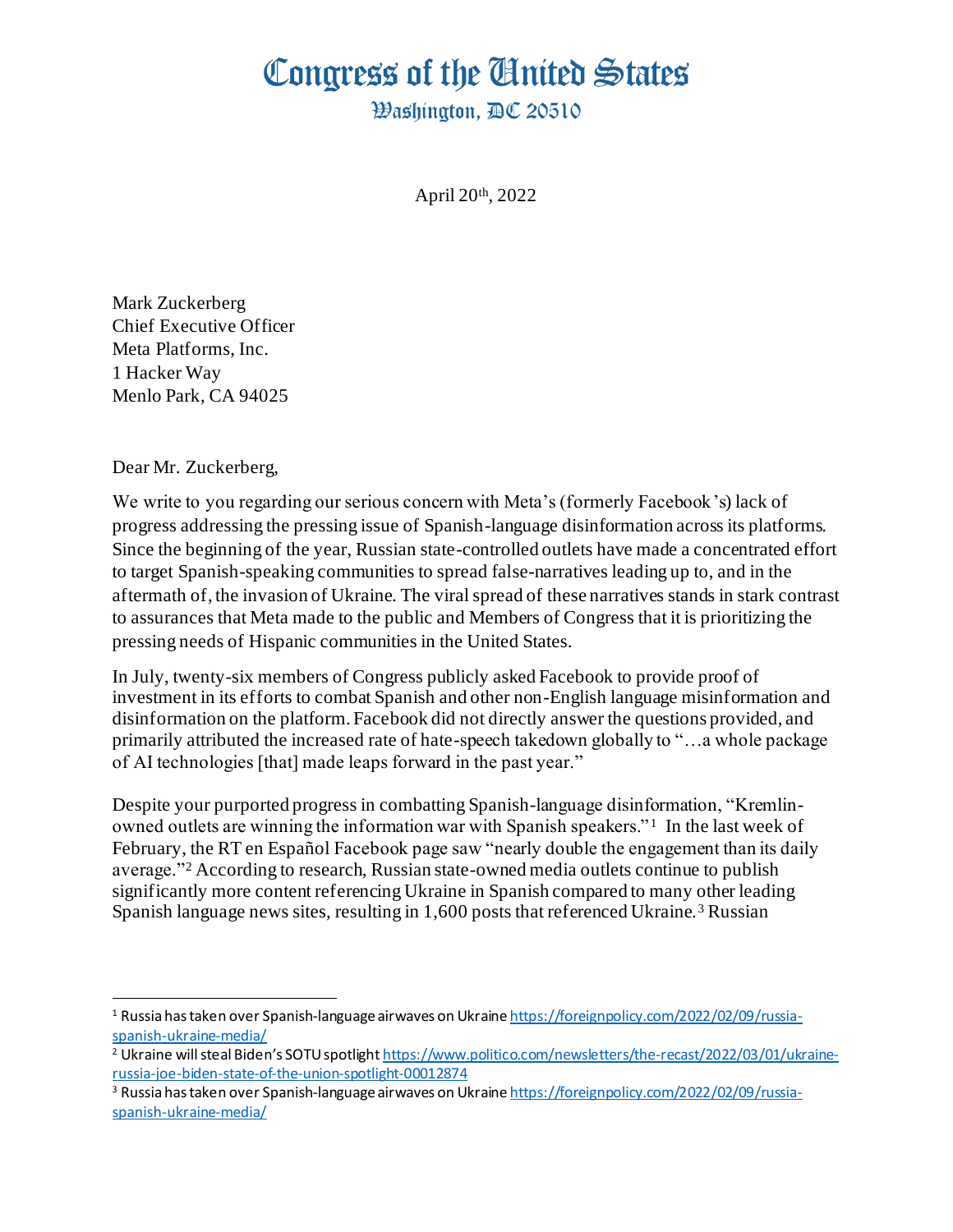government outlets also saw their Spanish-language efforts outperform U.S. counterparts on audience engagement by a ratio of more than 3 to 1 in the last two weeks of January. <sup>4</sup>

RT en Español's Spanish-language disinformation and propaganda misleads their more than 18 million Facebook followers. Following Putin's invasion of Ukraine, RT en Español's articles spread inaccurate information by reporting Putin's false justification for unwarranted acts of aggression against Ukraine to RT's Spanish-speaking audience and downplayed the invasion as a "special military operation" with the intention to protect Ukrainians.<sup>5</sup>

These lies are designed to undermine a resolute global response necessary to stand against the Russian government's aggression. Facebook has continuously failed to show it is adequately addressing this problem for Spanish-speaking communities, and the success of Russiansponsored outlets in crowding out the information ecosystem for Spanish speakers serves as proof to this fact. In addition, Spanish-language disinformation and propaganda regarding the invasion of Ukraine is not mentioned once in Facebook's Quarterly Adversarial Threat Report released on April 7<sup>th</sup>, 2022<sup>6</sup>. The spread of these narratives demonstrate that Meta does not see the problem of Spanish-language disinformation in the United States as a critical priority for the health of our democracy.

The lack of Meta's action to swiftly address Spanish-language disinformation globally demonstrates the need for Congress to act to ensure Spanish-speaking communities have fair access to trustworthy information.<sup>7</sup> We request you answer the following questions to ensure Congress has the most relevant information while evaluating solutions to this pressing issue:

- 1) What steps will Meta take regarding the availability of Spanish-language outlets of Russian state-controlled media on its platforms? How has Meta's efforts to proactively detect and address Russian disinformation across languages changed after Russia's invasion of Ukraine?
- 2) How is Meta preparing to proactively detect and address foreign disinformation operations targeted at Spanish-speaking communities for future elections within the United States, including the 2022 primaries and general election?
- 3) Since the original July letter, what new steps has Meta taken to ensure the effectiveness of its algorithmic content detection policies to address disinformation and hate-speech across different languages?

<sup>4</sup> Russia has taken over Spanish-language airwaves on Ukrain[e https://foreignpolicy.com/2022/02/09/russia](https://foreignpolicy.com/2022/02/09/russia-spanish-ukraine-media/)[spanish-ukraine-media/](https://foreignpolicy.com/2022/02/09/russia-spanish-ukraine-media/)

<sup>5</sup>Kremlin-funded news outlet is mainlining Putin's falsehoods to Spanish speakers [https://www.mediamatters.org/russias-invasion-ukraine/kremlin-funded-news-outlet-mainlining-putins](https://www.mediamatters.org/russias-invasion-ukraine/kremlin-funded-news-outlet-mainlining-putins-falsehoods-spanish-speakers)[falsehoods-spanish-speakers](https://www.mediamatters.org/russias-invasion-ukraine/kremlin-funded-news-outlet-mainlining-putins-falsehoods-spanish-speakers)

<sup>6</sup> https://about.fb.com/wp-content/uploads/2022/04/Meta-Quarterly-Adversarial-Threat-Report\_Q1-2022.pdf <sup>7</sup> Misinformation online is bad in English. But it's far worse in Spanish

<https://www.washingtonpost.com/outlook/2021/10/28/misinformation-spanish-facebook-social-media/>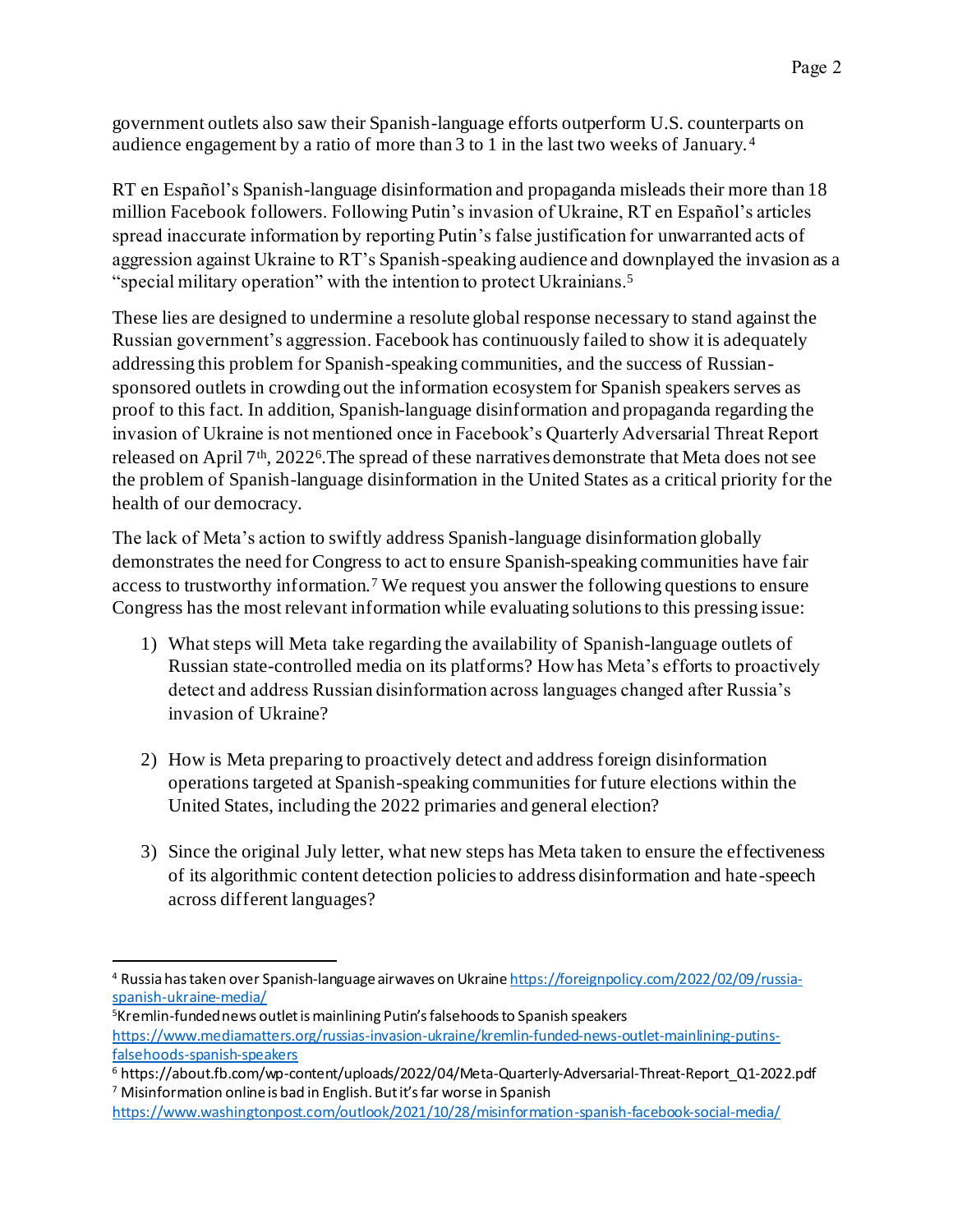- 4) How does Meta report engagement with content that it eventually takes action on for violating its policies? Are these metrics broken down by language?
- 5) What elements from Meta's Community Standards and Transparency Report are available to the public broken down by language? Are there any technical barriers that would prevent Meta from providing all transparency reporting on a per-language basis?
- 6) Will Meta incorporate any transparency regarding the staffing levels, training, and employment status (full-time, vs. contract basis) for its content moderation staff? Are there any technical barriers to providing full reporting on its staffing levels for its content moderation staff according to their language proficiency and cultural context?

We look forward to your prompt response and action.

Sincerely,

Tony Cárdenas Ben Ray Luján

Robert Menendez Amy Klobuchar

Catherine Cortez Masto Jacky Rosen Richard Blumenthal United States Senator United States Senator United States Senator

\_\_\_\_\_\_\_\_\_\_\_\_\_\_\_\_\_\_ \_\_\_\_\_\_\_\_\_\_\_\_\_\_\_\_\_\_ \_\_\_\_\_\_\_\_\_\_\_\_\_\_\_\_\_\_

 Lucille Roybal-Allard Adriano Espaillat Lori Trahan Member of Congress Member of Congress Member of Congress

\_\_\_\_\_\_\_\_\_\_\_\_\_\_\_\_\_\_ \_\_\_\_\_\_\_\_\_\_\_\_\_\_\_\_\_\_ \_\_\_\_\_\_\_\_\_\_\_\_\_\_\_\_\_

Tony Cardenas Ben Ray Lujan

Member of Congress United States Senator

 $\overline{\phantom{a}}$  ,  $\overline{\phantom{a}}$  ,  $\overline{\phantom{a}}$  ,  $\overline{\phantom{a}}$  ,  $\overline{\phantom{a}}$  ,  $\overline{\phantom{a}}$ 

United States Senator United States Senator

Wilson Blemen Pol

Alex Padilla **Raúl M. Grijalva** Nydia M. Velázquez United States Senator Member of Congress Member of Congress

\_\_\_\_\_\_\_\_\_\_\_\_\_\_\_\_\_\_ \_\_\_\_\_\_\_\_\_\_\_\_\_\_\_\_\_\_ \_\_\_\_\_\_\_\_\_\_\_\_\_\_\_\_\_\_